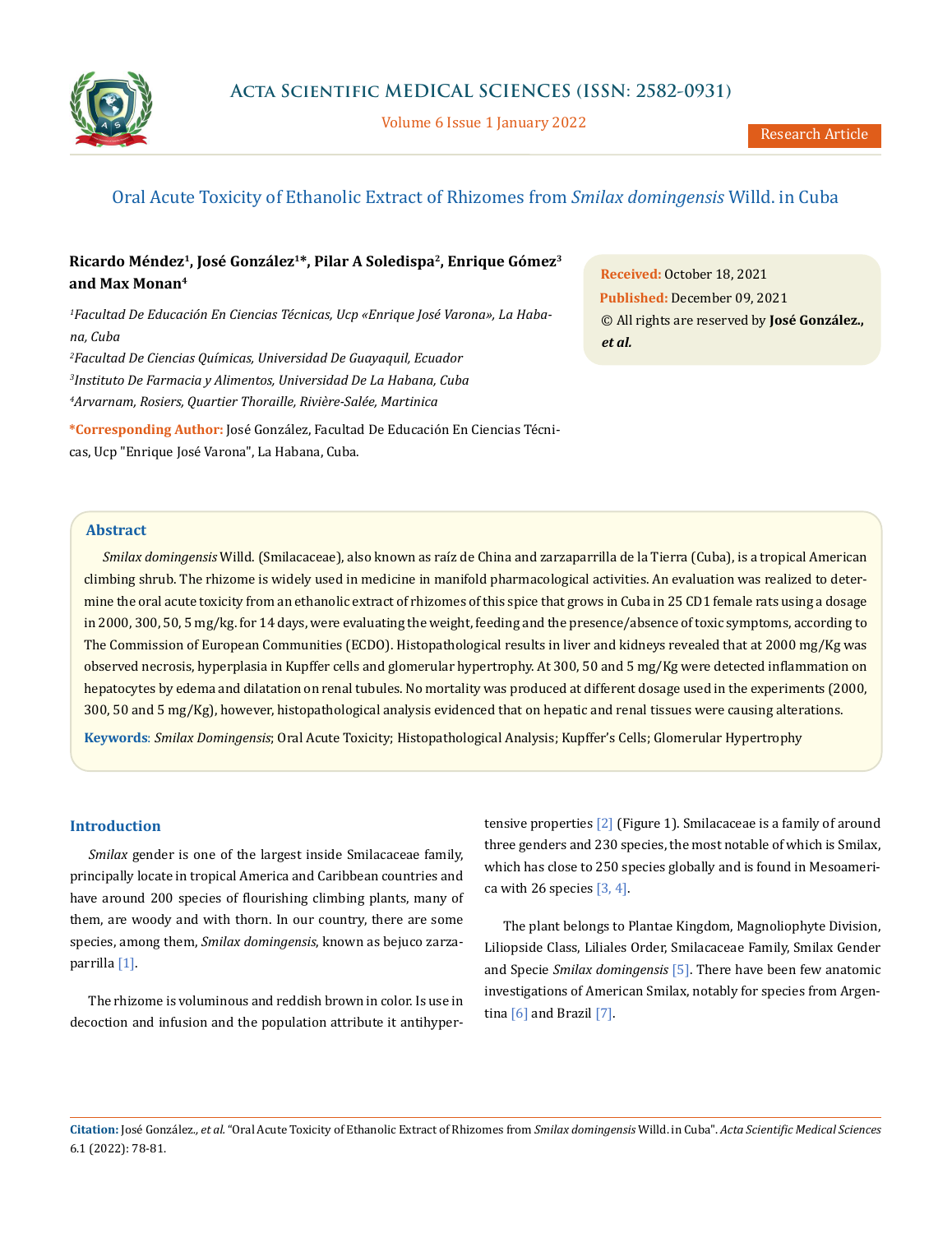

**Figure 1:** Rhizomes from *S. domingensis* Willd. in Cuba.



Figure 2: CD1 line female rats used in the experiments.

In the scientific literature, there are some data on phytochemical components. The steroidal saponins, phytosterols, and triterpenoids are the major components found and shared by most members of the genus [8]. Pharmaceutical forms include infusion, tincture, elixir, lotion, and micro pulverized powder [9].

The physicochemical properties of crude medicine are all under WHO parameters. Phytochemical screening revealed the presence of alkaloids, oils and/or fats, coumarins, saponins, flavonoids, pyrogallol-type tannins, quinones, catechins, reductants, sugars, triterpens, and steroids, but not resins, amino acids, cardiotonic glycosides, anthocyanidins, and astringent and/or bitter principles  $[10]$ .

Using a Shimadzu GCMS-QP2010 Ultra, a preliminary chemical analysis of the principal components of an ethanolic extract with dried rhizomes allowed the characterization of organic acids, reductants sugars, lactones and related substances. The chemical matches were almost 80% like the NIST21 and NIST107 libraries [11]. Alkaloids, antraquinones, flavonoids, catechins, tannins or phenolic compounds, saponins, triterpenes, or steroids are not present on the sample, for that reason the chemical composition of the rhizome from *S*. *domingensis* in our country differs from the rhizome that grow in Guatemala [12].

The purpose of this study was to investigate the oral acute toxicity of an ethanolic extract from rhizomes of *S. domingensis* in experimental animals.

#### **Materials and Methods**

#### **Plant material and reagents**

The rhizome was collected in March 2016 from Sierra Cristal, Sagua de Tánamo, Holguín Province, Cuba. The voucher number HAJB 089193 was issued by the National Botany Garden in Havana, Cuba. Dr. Jorge E. Gutiérrez Amaro validated the plant material. The gathered rhizomes were dried in the shade at room temperature (temperature 30°C-40°C) on the Research Lab Table at Havana University's Faculty of Pharmacy and Foods, pulverised into powdered form (1 mm), and kept in airtight containers.

The extracts were made from the pulverized material (60g) without a screen in a Soxhlet apparatus for 20 hours in 675 mL of 95 percent ethanol. The ethanolic extracts were concentrated and

79

**Citation:** José González*., et al.* "Oral Acute Toxicity of Ethanolic Extract of Rhizomes from *Smilax domingensis* Willd. in Cuba". *Acta Scientific Medical Sciences*  6.1 (2022): 78-81.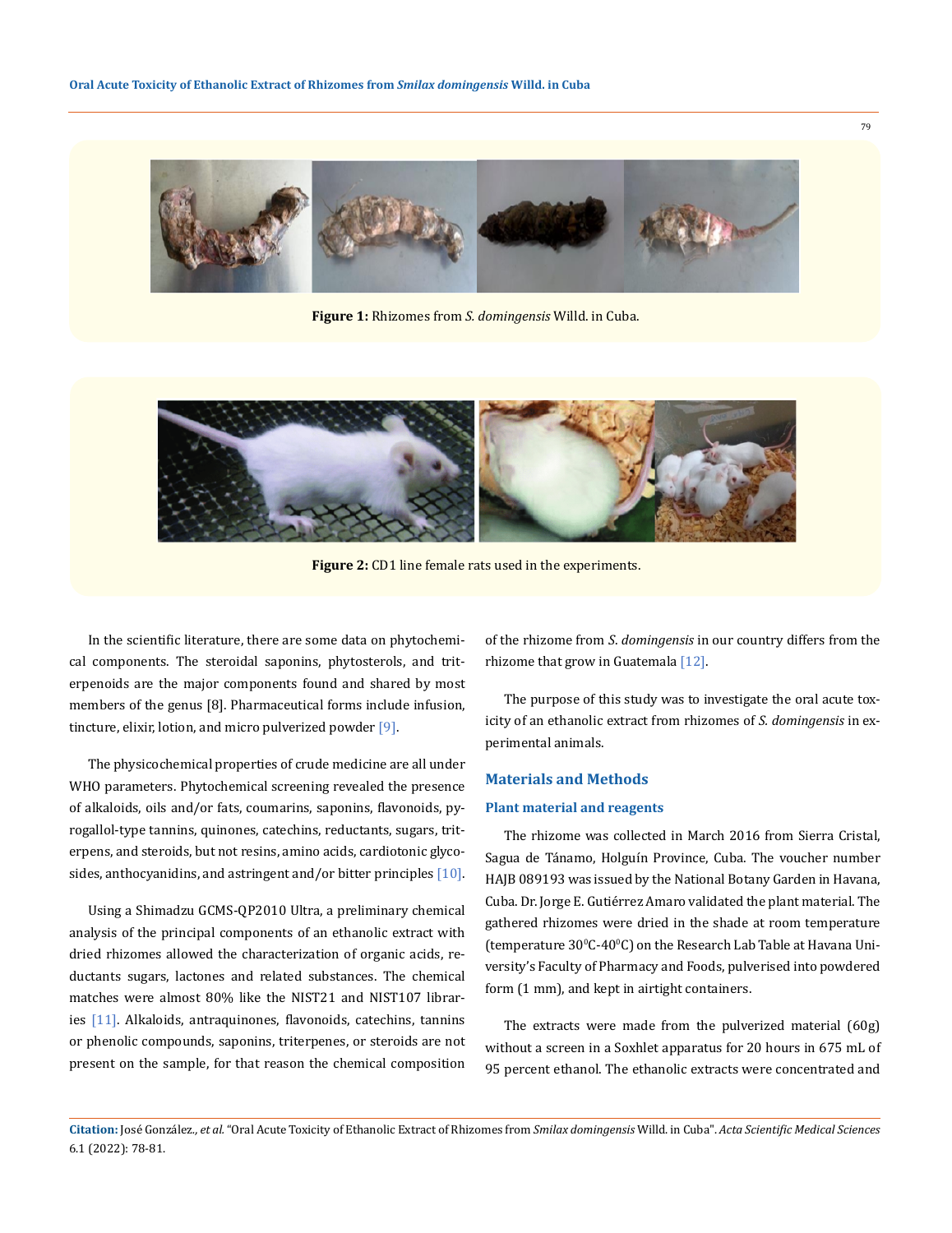evaporated to 200 mL under vacuum at 120 rpm, 70 °C, and 500 mbar. All the reagents used were of the analytical grade (Merck). Prior to use in an ultrasonic bath without filtration, all solvents were degassed.

#### **Oral acute toxicity**

The acute toxicity test was measured according to the method of Commission of the European Communities  $N^{\circ}$  423, 1996 [13]. Twenty-five female rats belonging to CD1 line with an average weight of 20-25g were divided into 5 different groups (5 animals per group) (Figure 2). The extract was administrated at a dosage of 2000, 300, 50 and 5 mg/Kg (four groups) and one, with water as control group. During the test were evaluated the weight of the animals, the feeding, and the presence/absence of toxic symptoms according to the rules of The Commission of European Communities (ECDO). At the end of the test the animals were sacrificed using diethyl ether and autopsied. The organs (lungs, hearts, kidneys, stomachs, etc.) were extracted and observed if they are affected. If some of the organs were affected were taken samples for the histopathological analyses. The weight of the animals was processed statistically to register the mean and standard deviation.

#### **Results and Discussion**

### **Determination of Oral Acute Toxicity of ethanolic extract from** *S. domingensis*

Oral acute toxicity of ethanolic extracts of rhizomes from *S. domingensis* demonstrated that the extract classified as non-toxic according to the classification system of the Commission of the European Communities. Ethanolic extract belongs to class  $CIA_0$  in which the Mortality > 2000. No animal die during the period of the research. During the three first hours at 2000 mg/Kg doses post administration, 2 from 5 animals showed soft excrements and 3 from 5 manifested grooming. No acute toxicity was demonstrated  $[DL_{50} 300, 50$  and 5 mg/Kg).

Livers and kidneys were taken to histopathological studies, observing that at 2000 mg/Kg were produced necrosis, hyperplasia of Kupffer cells and glomerular hypertrophy. At dosage of 300, 50 and 5 mg/Kg were observed inflammation of hepatocytes by edema and dilatation of the renal tubules.

It could be proven that to the worked doses of 2000, 300, 50 and 5 mg/kg, mortality was not presented; however, the histopathological analysis evidenced alteration in the hepatic and renal tissues to the different studied doses.

Our results were different with those found with Cáceres., *et al*. 2012, where they showed that using an extract in 20% Tween 80  $(200, 250, 300, 350, 300, 400, 900)$  administered at five groups of five mice (20-23g) by orogastric cannula. Animal behavior was observed at 1, 4, 8, 12, 24, 48 during eight days. No acute toxicity was demonstrated ( $DL_{50}$  400 mg/kg).

### **Conclusion**

OAT (oral acute toxicity) of ethanolic extract of rhizomes from *S. domingensis* Willd. in Cuba was tested in 2000, 300, 50 and 5 mg/ kg for the first time, showing that no animals used in the experiments die, but at 2000 mg/Kg were observed necrosis in livers and kidneys, hyperplasia on Kupffer cells and glomerular hypertrophy. At dosage of 300, 50 and 5 mg/Kg were observed inflammation of hepatocytes by edema and dilatation of the renal tubules. By these reasons, authors recommended the use of this medicinal part of that plant carefully and after the exhaustive research to get a better information about the recommended dosage. Others extractive methods will be implemented to obtain another kind of pharmaceutic extracts to enrich our medication arsenal and give to this medicinal organ the effective use in the traditional medicine.

#### **Bibliography**

- 1. [Roig JT. "Plantas Medicinales Aromáticas y Venenosas de Cuba".](https://www.amazon.in/Plantas-medicinales-arom%C3%A1ticas-venenosas-Spanish-ebook/dp/B01JIF9WFG)  [Editorial Científico Técnica, La Habana \(2014\): 671-672.](https://www.amazon.in/Plantas-medicinales-arom%C3%A1ticas-venenosas-Spanish-ebook/dp/B01JIF9WFG)
- 2. [Ferrufino L and Gómez-Laurito J. "Estudio Morfológico de](https://www.researchgate.net/publication/292944688_Estudio_morfologico_de_Smilax_L_Smilacaceae_en_Costa_Rica_con_implicaciones_sistematicas) [Smilax L. \(Smilacaceae\) en Costa Rica, con Implicaciones](https://www.researchgate.net/publication/292944688_Estudio_morfologico_de_Smilax_L_Smilacaceae_en_Costa_Rica_con_implicaciones_sistematicas) Sistemáticas". *[Lankesteriana](https://www.researchgate.net/publication/292944688_Estudio_morfologico_de_Smilax_L_Smilacaceae_en_Costa_Rica_con_implicaciones_sistematicas)* 4 (2004): 5-36.
- 3. Huft MJ., *et al.* ["Flora Mesoamericana". Universidad Nacional](https://www.missouribotanicalgarden.org/media/fact-pages/flora-mesoamericana.aspx)  [Autónoma de México, México, Missouri Botanical Garden by](https://www.missouribotanicalgarden.org/media/fact-pages/flora-mesoamericana.aspx) [the National History Museum, London \(1994\): 20-25.](https://www.missouribotanicalgarden.org/media/fact-pages/flora-mesoamericana.aspx)
- 4. ["British Herbal Pharmacopoeia Bournemouth". The British](https://bhma.info/product/british-herbal-pharmacopoeia-1983/) [Herbal Medicine Association \(1983\): 197-198.](https://bhma.info/product/british-herbal-pharmacopoeia-1983/)
- 5. Standley PC and Steyermark JA. "Flora of Guatemala". *Fieldiana. Botany* 24 (1952): 92-100.
- 6. [Guaglianone ER and Gattuso S. "Estudios taxonómicos sobre el](https://botanicaargentina.org.ar/estudios-taxonomicos-sobre-el-genero-smilax-smilacaceae/)  género Smilax (Smilacaceae)". *[Boletín de la Sociedad Argentina](https://botanicaargentina.org.ar/estudios-taxonomicos-sobre-el-genero-smilax-smilacaceae/) de Botánica* [27 \(1991\): 105-129.](https://botanicaargentina.org.ar/estudios-taxonomicos-sobre-el-genero-smilax-smilacaceae/)

80

**Citation:** José González*., et al.* "Oral Acute Toxicity of Ethanolic Extract of Rhizomes from *Smilax domingensis* Willd. in Cuba". *Acta Scientific Medical Sciences*  6.1 (2022): 78-81.